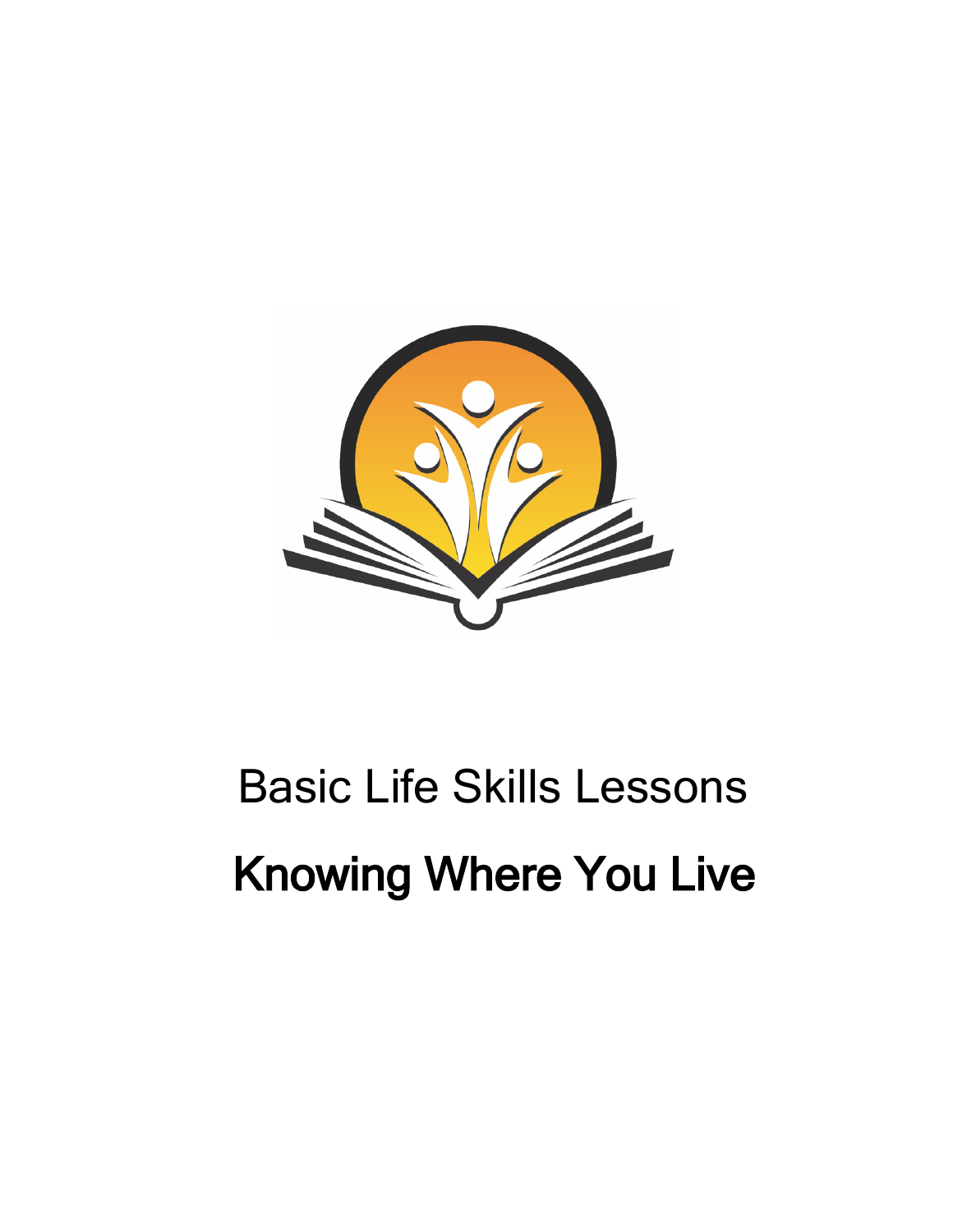

# **Knowing Where You Live**

# **Learning Objective:**

- 1) Student will be able to communicate their physical address and farm name in English
- 2) Student will understand the difference between a physical address and a mailing address
- 3) Student will be able to give key landmarks in Spanish describing the location of their residence

## **Materials:**

- 1) Art supplies (pencils, markers, paper)
- 2) Tacks or tape
- 3) Index cards with English vocabulary words from box, plus 6-8 blank cards.

# **New Vocabulary**

work - trabajo live - vivo left - izquierda right - derecha straight - derecho house - casa trailer – trailer barn apartment farm – rancho/granja in front - en frente behind - detras

**LANGUAGE NOTE**: The following lesson is intended to be taught in Spanish for beginning English Language Learners. If your students have a more advanced language level, this same lesson can be taught using as much English as is appropriate.

**LESSON NOTE:** Consider downloading new apps onto student phone such as "voice recording" or "my memos" and record physical address with directions to student's home in English. Student can use this to send to English speaking friend to get to the student's home. Also consider taking a photo of student's address (both physical and mailing for student to send to family in home country or to new friends in the states.

- 5 Minutes **I. Give Pre-Assessment**
- 5-10 Minutes **II. Discussion (in English or Spanish)** What is your address? (If students do not know their exact address, write it down and tack it up in a communal spot where everyone can see and study it.) Define whether the address is a mailing address or a physical address. Do you know the name of the farm you work on? If I called and asked you where you live, what would you say? (e.g.
	- trailer/house, before farm/after farm, color of home, etc.)
- 10-15 Minutes **III. Personalizing Directions to Your Home** Have student draw a map of their home, the farm where they work, and their immediate surroundings as far out as they know in order to get a good visual picture.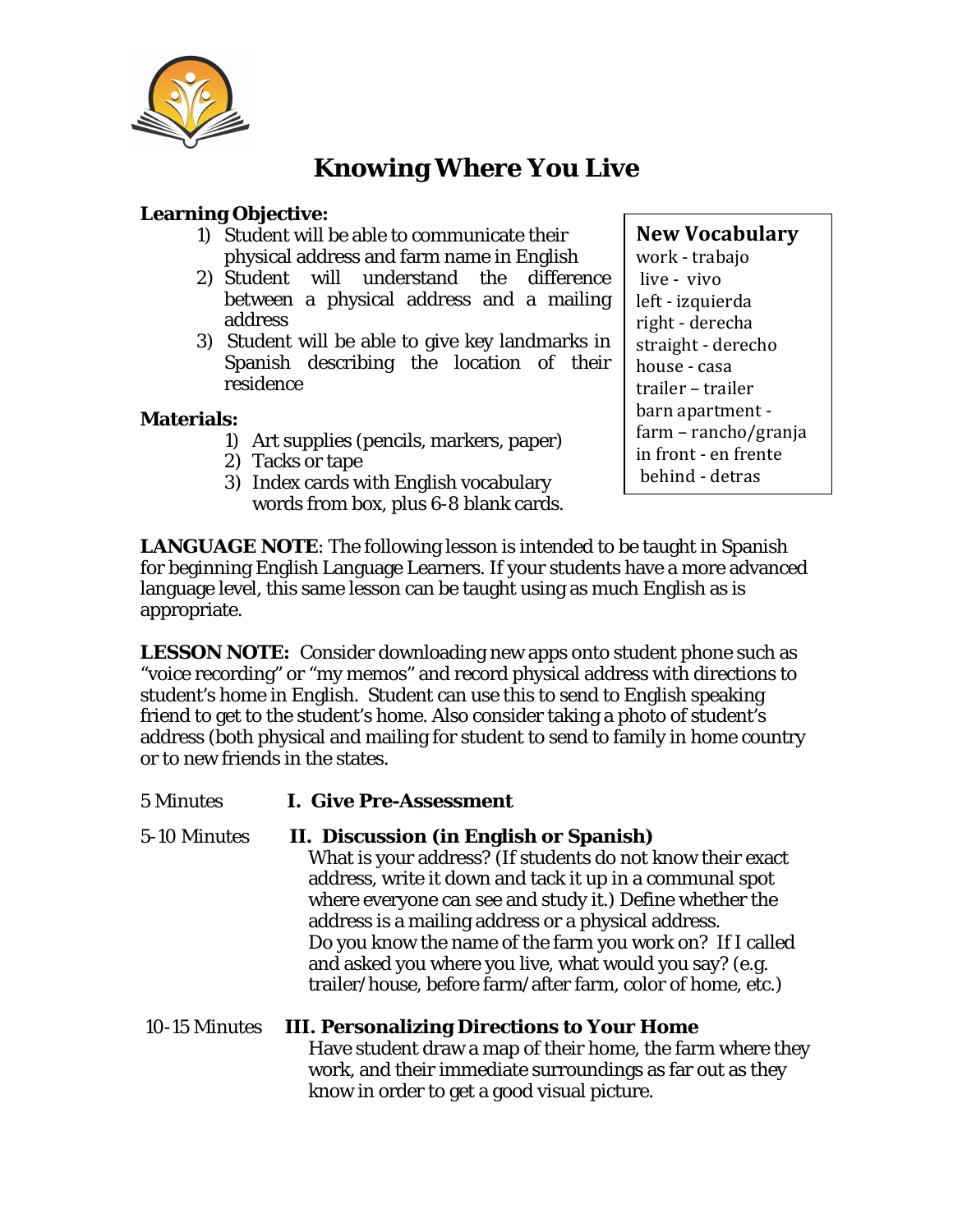# 15- 20 Minutes **IV. Learn Physical Address and Farm Name**

a) Put the words from the new vocabulary box above on the white board. Using the text as a visual aid, have students repeat the English after you say the Spanish word followed by the English word. Practice a few times until students can pronounce all the words on the white board. b) Work together to write clear key landmarks in English and Spanish. Use index cards to reinforce vocabulary. c) Have students write the name of the farm and their address on the index cards.

## 10 Minutes **V. The Bigger Picture**

Part of the big picture is for students to understand the difference between physical versus mailing address. The address that students give to family members back home for mail purposes may very likely be different than their physical address.

# 5 Minutes **VI. Practice** Have students practice saying "I work at (name of farm). I live at (address)" in English, followed by explaining the key landmarks of home directions in necessary language.

## 10-15 Minutes **VII. Give Post-Assessment**

## **VIII. Conduct Skills Assessment Below**

Ask the student to tell you their physical address and to write it down. Have them give you key landmarks to the location of their home in Spanish.

## **Enhancement Activities:**

Text, instant message, email directions, download google maps, offer to record address and directions to farm for future use and to help student practice and learn English pronunciation. Show student how to address an envelope including return address.

|                                           | 2                                                                            | 3                                                                                                                          | 4                                                                                                                                                          |
|-------------------------------------------|------------------------------------------------------------------------------|----------------------------------------------------------------------------------------------------------------------------|------------------------------------------------------------------------------------------------------------------------------------------------------------|
| <b>Student is</b><br>unable to<br>do task | <b>Student</b><br>gives<br>partial or<br>unclear<br>directions<br>in Spanish | <b>Student is able to</b><br>give clear and<br>complete<br>address, farm<br>name and key<br>landmarks in<br><b>Spanish</b> | <b>Student is able clearly</b><br>speak and text their<br>complete address.<br><b>Student is able to say</b><br>farm name and key<br>landmarks in English. |

#### **Skills Assessment Rubric**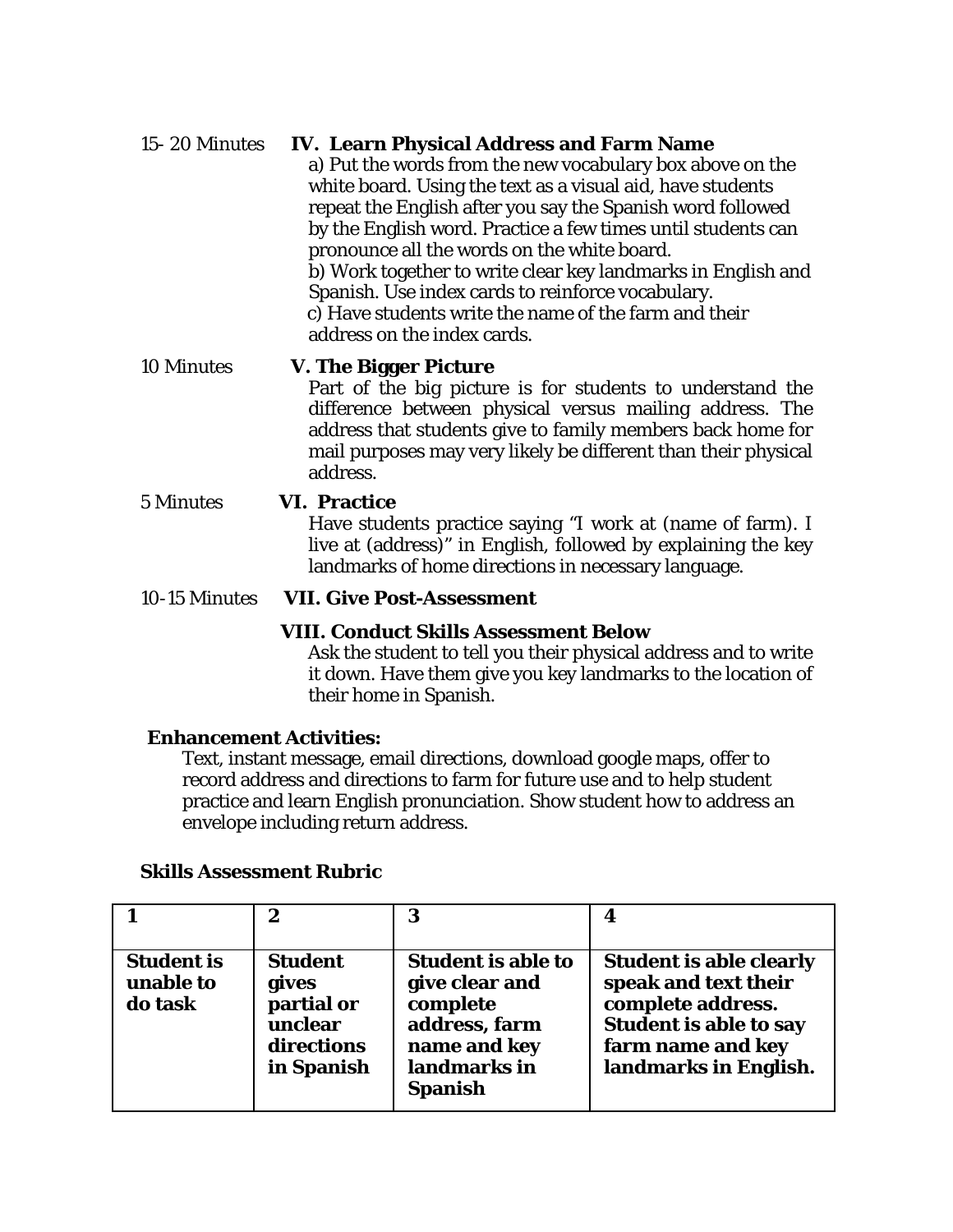|                                                                                     | Knowing Where You Live<br>Pre-Assessment                                        | Date:<br>Name:                                                                                                                                                                                  |                |
|-------------------------------------------------------------------------------------|---------------------------------------------------------------------------------|-------------------------------------------------------------------------------------------------------------------------------------------------------------------------------------------------|----------------|
|                                                                                     |                                                                                 | Circle the correct answer.                                                                                                                                                                      |                |
|                                                                                     | 1. Your <i>current address</i> means the<br>place where you were born.          | True                                                                                                                                                                                            | False          |
| 2. When giving directions to where<br>you live, what information may<br>be helpful? |                                                                                 | a. the name of the farm where you work<br>b. the color of your house or trailer<br>c. your exact address<br>d. all of the above                                                                 |                |
| $\mathfrak{Z}$ .                                                                    | Can someone have two<br>addresses, a mailing address and<br>a physical address? | Yes                                                                                                                                                                                             | N <sub>0</sub> |
|                                                                                     | 4. Is giving directions is the same<br>as telling someone your address?         | Yes                                                                                                                                                                                             | N <sub>o</sub> |
|                                                                                     | 5. When you tell someone your<br>address, what is important to<br>include?      | a. the name of your employer<br>b. street number, street name, town,<br>state, and zip code<br>c. your name and where you were born<br>d. the number of people you live with<br>and their names |                |
|                                                                                     |                                                                                 | <b>Total Correct:</b>                                                                                                                                                                           |                |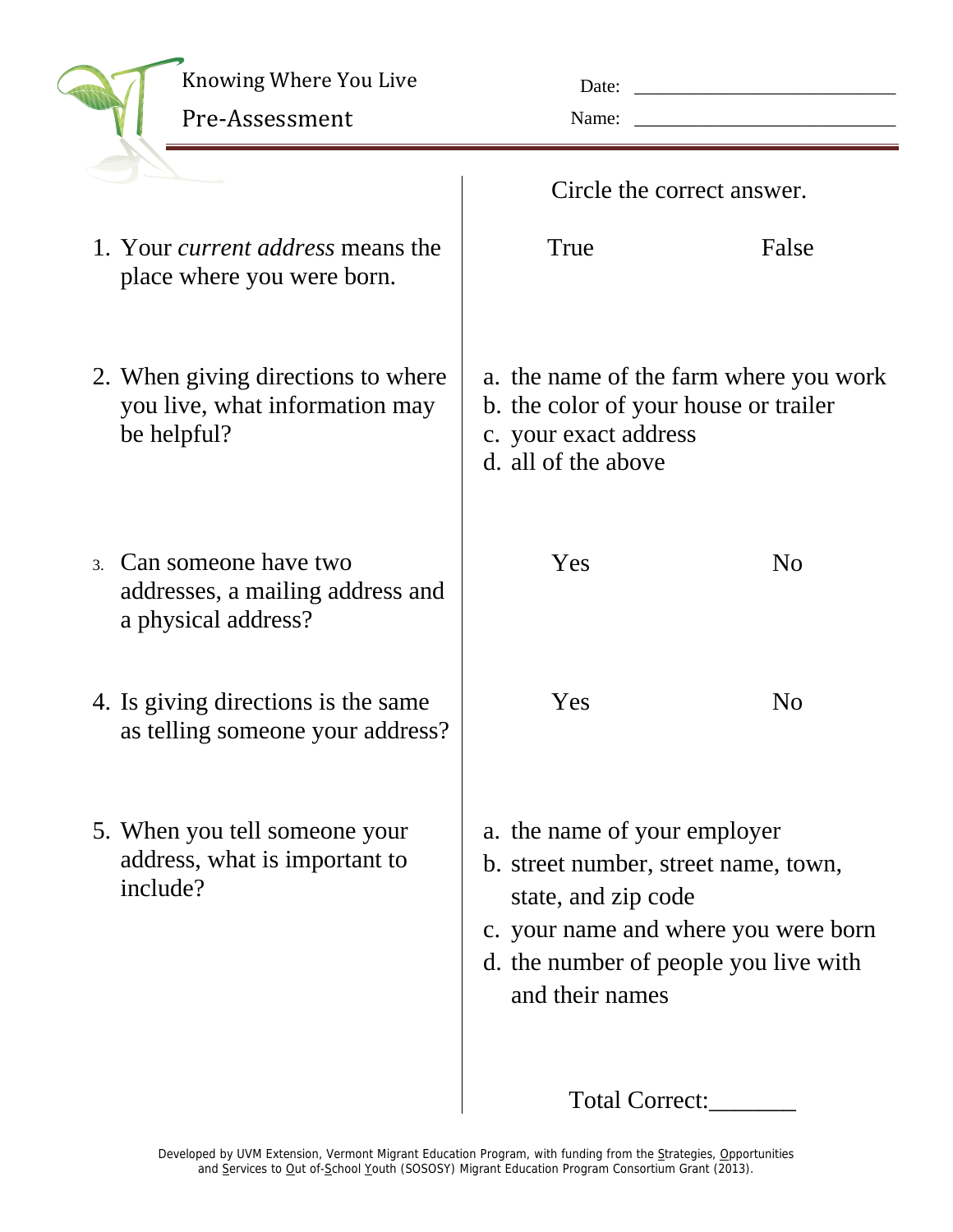# Instrucciones Para Llegar a Un Sitio

Pre‐Evaluación 

Fecha: \_\_\_\_\_\_\_\_\_\_\_\_\_\_\_\_\_\_\_\_\_\_\_\_\_\_\_\_

Nombre: \_\_\_\_\_\_\_\_\_\_\_\_\_\_\_\_\_\_\_\_\_\_\_\_\_\_\_\_

|                                                                                                                        |                                                                                                                                                                                             | Circula la respuesta correcta. |  |
|------------------------------------------------------------------------------------------------------------------------|---------------------------------------------------------------------------------------------------------------------------------------------------------------------------------------------|--------------------------------|--|
| 1. Tu <i>dirección actual</i> se refiere al<br>lugar donde naciste.                                                    | Verdadero                                                                                                                                                                                   | Falso                          |  |
| 2. Cuando le indicas a alguien cómo<br>llegar donde vives, $i$ qué<br>información le sería de utilidad?                | a. nombre de la granja donde<br>trabajas<br>b. el color de tu casa o trailer<br>c. tu dirección precisa<br>d. todos los anteriores                                                          |                                |  |
| 3. ¿Una persona puede tener dos<br>direcciones, una para el correo<br>postal y una dirección física (su<br>domicilio)? | Verdadero                                                                                                                                                                                   | Falso                          |  |
| 4. Indicar cómo encontrar direcciones,<br>ies lo mismo que dar tu dirección?                                           | Sí                                                                                                                                                                                          | N <sub>0</sub>                 |  |
| 5. Cuando le dices a alguien tu<br>dirección, ¿qué es importante que<br>menciones?                                     | a. nombre de tu patrón<br>b. nombre de la calle y número,<br>población, estado, y código postal<br>c. tu nombre y dónde naciste<br>d. número de personas con las que<br>vives y sus nombres |                                |  |
|                                                                                                                        | Total de Aciertos:                                                                                                                                                                          |                                |  |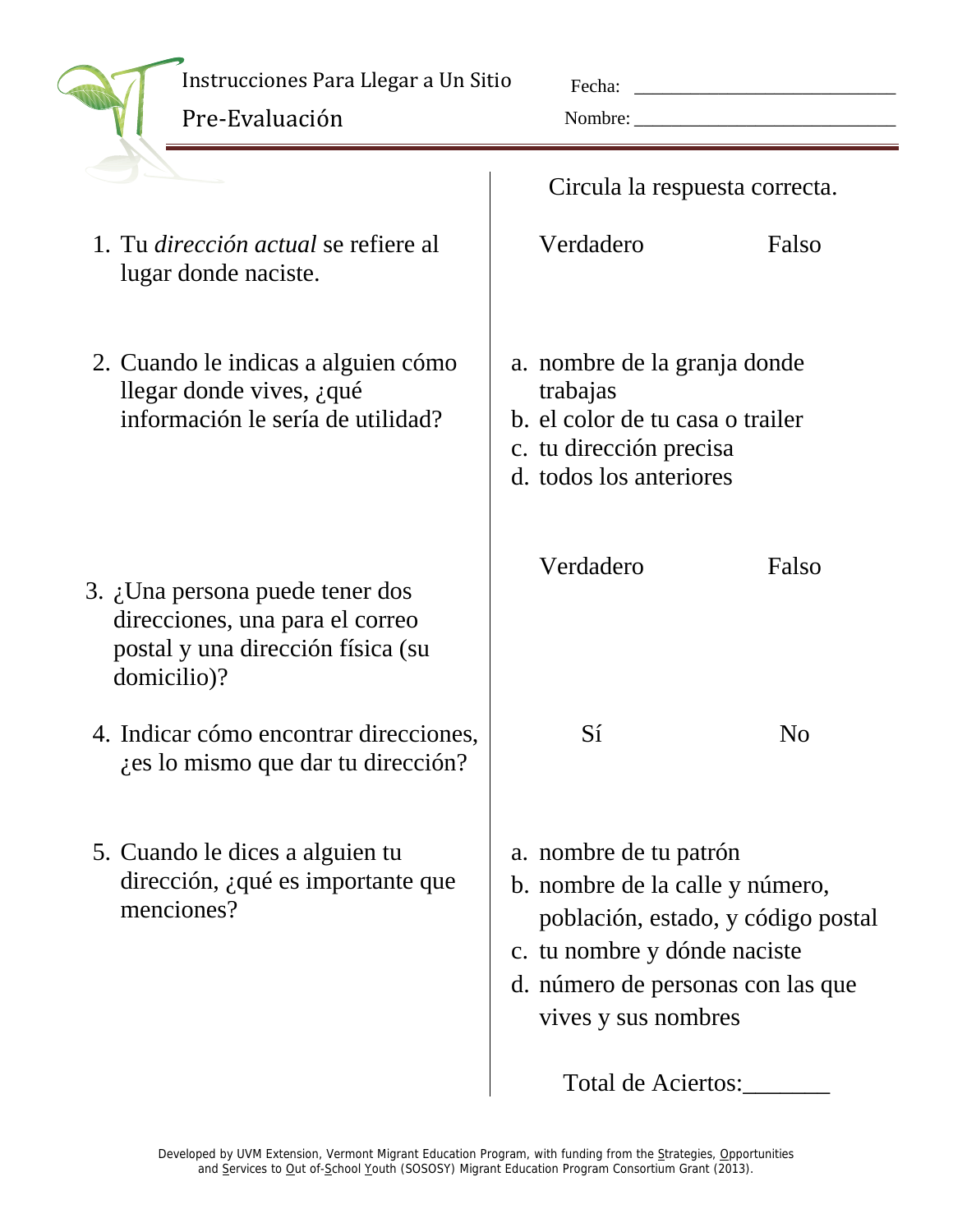|       | Knowing Where You Live<br>Post-Assessment                                           | Date:<br>Name:                                                                                                                                                                                  | $\begin{tabular}{ccccc} \multicolumn{2}{c }{\textbf{1} & \textbf{2} & \textbf{3} & \textbf{4} & \textbf{5} & \textbf{5} & \textbf{6} & \textbf{6} & \textbf{7} & \textbf{8} & \textbf{8} & \textbf{9} & \textbf{10} & \textbf{10} & \textbf{10} & \textbf{10} & \textbf{10} & \textbf{10} & \textbf{10} & \textbf{10} & \textbf{10} & \textbf{10} & \textbf{10} & \textbf{10} & \textbf{10} & \textbf{10} & \textbf{1$ |
|-------|-------------------------------------------------------------------------------------|-------------------------------------------------------------------------------------------------------------------------------------------------------------------------------------------------|------------------------------------------------------------------------------------------------------------------------------------------------------------------------------------------------------------------------------------------------------------------------------------------------------------------------------------------------------------------------------------------------------------------------|
|       |                                                                                     | Circle the correct answer                                                                                                                                                                       |                                                                                                                                                                                                                                                                                                                                                                                                                        |
|       | 1. Your <i>current address</i> means the<br>place where you were born.              | True                                                                                                                                                                                            | False                                                                                                                                                                                                                                                                                                                                                                                                                  |
|       | 2. When giving directions to where<br>you live, what information may<br>be helpful? | a. the name of the farm where you work<br>b. the color of your house or trailer<br>c. your exact address<br>d. all of the above                                                                 |                                                                                                                                                                                                                                                                                                                                                                                                                        |
|       | 3. Can someone have two<br>addresses, a mailing address and<br>a physical address?  | Yes                                                                                                                                                                                             | N <sub>o</sub>                                                                                                                                                                                                                                                                                                                                                                                                         |
|       | 4. Is giving directions is the same<br>as telling someone your address?             | Yes                                                                                                                                                                                             | N <sub>o</sub>                                                                                                                                                                                                                                                                                                                                                                                                         |
|       | 5. When you tell someone your<br>address, what is important to<br>include?          | a. the name of your employer<br>b. street number, street name, town,<br>state, and zip code<br>c. your name and where you were born<br>d. the number of people you live with<br>and their names |                                                                                                                                                                                                                                                                                                                                                                                                                        |
| Write | directions<br>the<br>to                                                             | your                                                                                                                                                                                            | home giving key landmarks:                                                                                                                                                                                                                                                                                                                                                                                             |
|       |                                                                                     |                                                                                                                                                                                                 | Total Correct:                                                                                                                                                                                                                                                                                                                                                                                                         |

Developed by UVM Extension, Vermont Migrant Education Program, with funding from the Strategies, Opportunities and Services to Out of-School Youth (SOSOSY) Migrant Education Program Consortium Grant (2013).